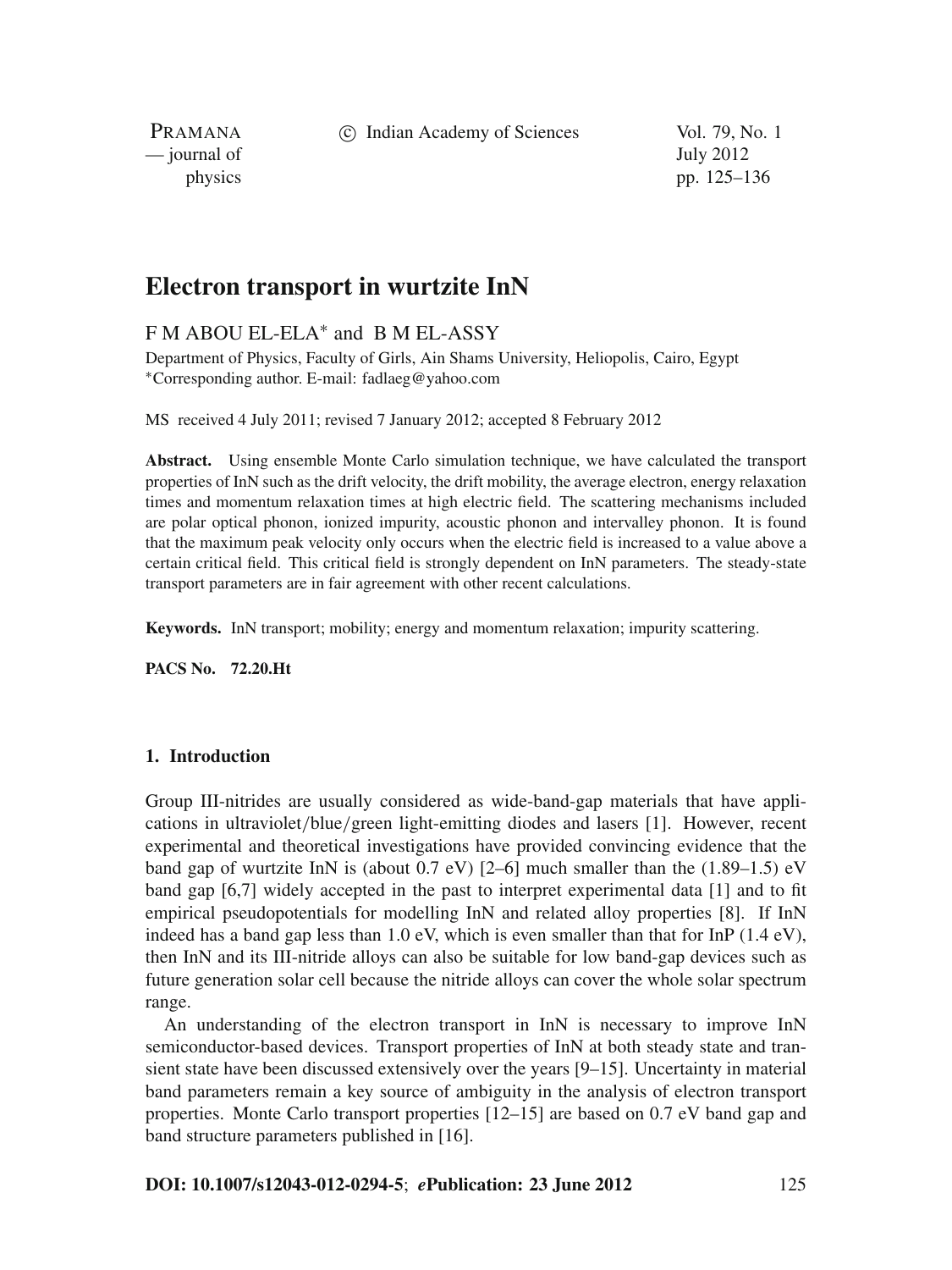| Mass density $(g/cm^3)$                    | 6.81                  |
|--------------------------------------------|-----------------------|
| Longitudinal sound velocity (cm/s)         | $6.24 \times 10^5$    |
| Acoustic deformation potential (eV)        | 7.10                  |
| Static dielectric constant                 | 15.30                 |
| High-frequency dielectric constant         | 8.40                  |
| Optical phonon energy (eV)                 | 0.089                 |
| Intervalley deformation potentials (eV/cm) | $10^{9}$              |
| Intervalley phonon energies (eV)           | 0.089                 |
| Piezoelectric constant $(C/cm2)$           | $3.75 \times 10^{-5}$ |
|                                            |                       |

**Table 1.** The material parameters of bulk wurtzite InN used for simulations [11].

We apply the ensemble Monte Carlo method to investigate the electron transport in bulk wurtzite InN based on the refined band structure used in [12–15].

Monte Carlo simulation method is a technique of simulation motion of many carriers in k-space. It allows one to know exactly the average electron velocity, the average electron mobility, the average electron energy and many other parameters. It is a more accurate and exact method, but it requires running a computer program whenever a new condition arises.

In this work, we used the ensemble Monte Carlo technique [17–20] to evaluate the transport properties of InN at high electric fields. Tables 1 and 2 show the selected parameters of InN. In our calculation, the band structure of wurtzite InN is approximated by the three lowest conduction band minima  $\Gamma_1$ ,  $\Gamma_3$  and M-L valleys. Parameters such as effective masses  $m^*$ , nonparabolicity factors  $\alpha$  for the valleys, and valley separation energies have been extracted from a conduction band structure recently calculated by the empirical pseudopotential method [16]. The satellite valleys  $\Gamma_3$  and M-L are assumed to be parabolic (i.e.,  $\alpha = 0.0$ ), while the main  $\Gamma_1$  valley is isotropic nonparabolic.

In this work, the scattering rates of our scattering mechanisms are presented and analysed in §3. After that, the number of transport parameters associated with the bulk wurtzite InN is discussed.

| <b>Table 2.</b> The valley parameters corresponding to the bulk wurtzite InN. The values |  |
|------------------------------------------------------------------------------------------|--|
| of the model parameters have been obtained by fitting the theoretical conduction band    |  |
| dispersion data from ref. [16].                                                          |  |

| Valley number                      |            |            |       |
|------------------------------------|------------|------------|-------|
| Valley location                    | $\Gamma_1$ | $\Gamma_3$ | L-M   |
| Valley degeneracy                  |            |            | 6     |
| Effective mass                     | 0.04       | 0.25       | 1.00  |
| Intervalley energy separation (eV) |            | 1.775      | 2.709 |
| Energy gap $(eV)$                  | 0.7        | 2.475      | 3.409 |
| Nonparabolicity $(eV^{-1})$        | 1.43       | 0.0        | 0.0   |
|                                    |            |            |       |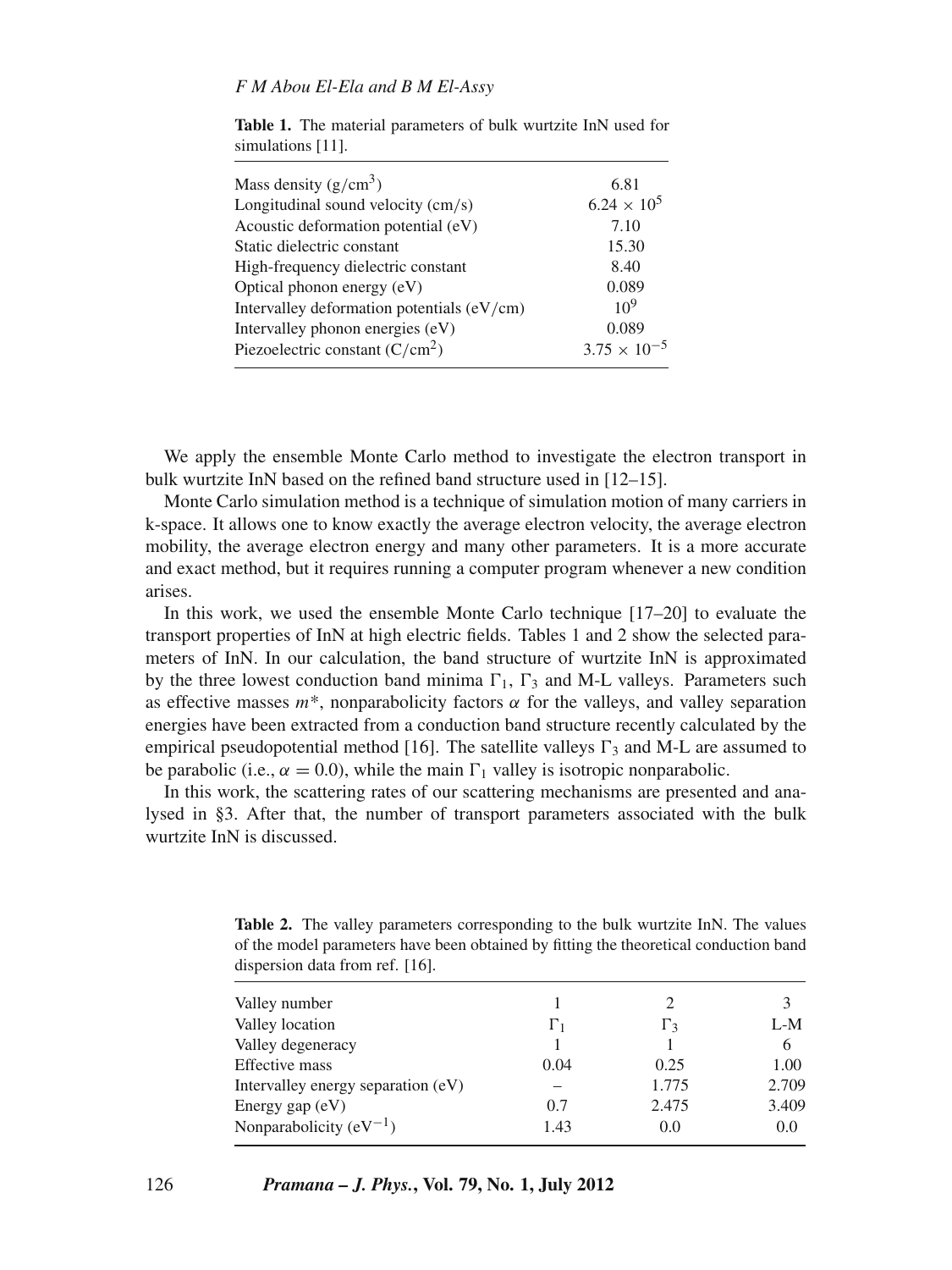#### **2. Parameter selections for bulk wurtzite InN**

The material parameters used for our simulations are tabulated in table 1. These parameters are selected from [16] and originally from Foutz *et al* [11].

#### **3. Scattering mechanisms**

This section lists the most important types of different phonons scattering rates and ionized impurity scattering used in the Monte Carlo method, assuming nonparabolic bands at the lattice temperature *T* .

For more details of these scattering rates, the reader is referred to [17–22].

#### 3.1 *Scattering rates of acoustic phonons*

The interaction of the acoustic phonon is due to the deformation potential and is given by

$$
\Gamma_{\rm ac}(E) = \frac{(2m^*)^{3/2} k_B T}{2\pi \rho s_v^2 h^4} \Xi_a^2 \gamma^{1/2}(E) (1 + 2\alpha E) F_a(E), \tag{1}
$$

where

$$
\gamma(E) = E(1 + \alpha E)
$$
 and  $F_a(E) = \frac{(1 + \alpha E)^2 + 1/3(\alpha E)^2}{(1 + 2\alpha E)^2}$ 

 $E_a$ ,  $\rho$  and  $s_y$  respectively represent the acoustic deformation potential, the specific mass density of the crystal and the sound velocity and  $\alpha$  is the nonparabolicity factor.

#### 3.2 *Scattering rates of polar optical phonons*

The scattering rate due to the polar optical phonon is evaluated as

$$
\Gamma_{\text{po}}(E) = \frac{e^2 m^{*1/2} \hbar \omega_{\text{po}}}{4\sqrt{2\pi \varepsilon_0 \hbar^2}} \left(\frac{1}{\varepsilon_{\infty}} - \frac{1}{\varepsilon_s}\right) \frac{1 + 2\alpha E'}{\gamma^{1/2} (E)} F_0(E, E') \times \left(N_{\text{po}} + 1/2 \pm 1/2\right),
$$
\n(2)

where  $N_{\text{po}}$  is the optical phonon occupation number, which is given by Bose–Einstein statistics. The  $\pm$  sign refers to phonon emission or absorption respectively. *h* $\omega_{\rm{no}}$ ,  $\varepsilon_{\rm{s}}$ ,  $\varepsilon_{\infty}$ and  $\varepsilon_0$  represent the energy of polar optical phonon, the relative static dielectric constant, the high frequency dielectric constant and the permittivity of free space, respectively.

In the above equation, we use the following notation:

$$
\gamma(E') = E'(1 + \alpha E')
$$
  
\n
$$
F_0(E, E') = C^{-1} \left[ A \ln \left| \frac{\gamma^{1/2}(E) + \gamma^{1/2}(E')}{\gamma^{1/2}(E) - \gamma^{1/2}(E')} \right| + B \right]
$$
  
\n
$$
A = [2(1 + \alpha E)(1 + \alpha E') + \alpha(\gamma(E) + \gamma(E'))]^2
$$
  
\n
$$
B = -2\alpha \gamma^{1/2}(E) \gamma^{1/2}(E')
$$
  
\n
$$
\times [4(1 + \alpha E)(1 + \alpha E') + \alpha(\gamma(E) + \gamma(E')))]
$$
  
\n
$$
C = 4(1 + \alpha E)(1 + \alpha E')(1 + 2\alpha E)(1 + 2\alpha E').
$$
  
\n(3)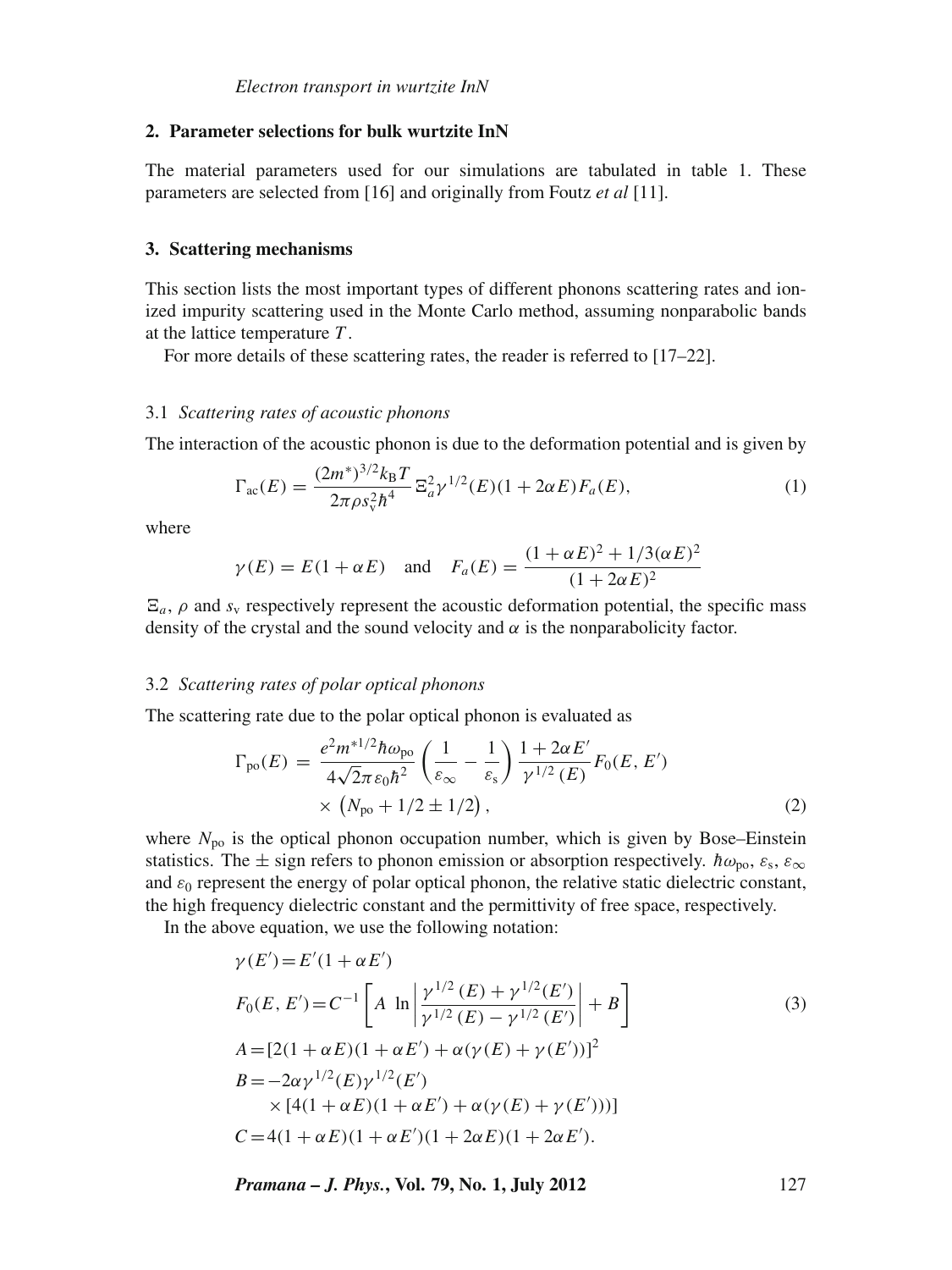#### 3.3 *Scattering rates of equi*v*alent inter*v*ally phonons*

We shall consider equivalent intervalley phonon scattering in the  $\Gamma_3$  and M-L bands only. The intervalley scattering rate for all possible transitions between equivalent valleys is given by

$$
\Gamma_{\rm e}(E) = (Z_{\rm e} - 1) \frac{m^{*^{3/2}} D_{\rm e}^2}{\sqrt{2\pi} \hbar^3 \rho \omega_{\rm e}} \gamma^{1/2} (E')(1 + 2\alpha E') \times (N_{\rm e} + 1/2 \pm 1/2) , \tag{4}
$$

where  $\omega_e$  is the equivalent intervalley phonon frequency,  $D_e$  is the deformation potential for the equivalent intervalley scattering,  $Z_e$  is the number of equivalent valleys and  $N_e$  is the equivalent intervalley phonon occupation number, which is given by Bose–Einstein statistics.

#### 3.4 *Scattering rates of nonequi*v*alent inter*v*alley phonons*

In high electric fields, the electron energy of InN may become sufficiently high, and so electrons scatter into the  $\Gamma_3$  and M-L valleys. The intervalley scattering rate between nonequivalent valleys is given by

$$
\Gamma_{ij}(E) = Z_j \frac{m_j^{*^{3/2}} D_{ij}^2}{\sqrt{2\pi} \hbar^3 \rho \omega_{ij}} \gamma^{1/2}(E')(1 + 2\alpha E') \times (N_{ij} + 1/2 \pm 1/2), \tag{5}
$$

where  $\omega_{ij}$  is the intervalley phonon frequency,  $D_{ij}$  is the deformation potential for nonequivalent intervalley scattering,  $Z_i$  is the number of valleys of type *j* and  $N_{ii}$  is the intervalley phonon occupation number, which is also given by Bose–Einstein statistics. The electron energy is measured from the minimum of the valley which are situated at energies  $\Delta_i$  and  $\Delta_j$  for valleys *i* and *j*, respectively, while  $\hbar \omega_{ij}$  is the energy of the phonon involved.

$$
E' = E_i - \Delta_j + \Delta_i + \hbar \omega_{ij}, \text{ phonon absorption,}
$$
  

$$
E' = E_i - \Delta_j + \Delta_i + \hbar \omega_{ij}, \text{phonon emission.}
$$

# 3.5 *Scattering rates of ionizied impurity*

The most popular studies for handling the scattering by ionized impurities in Monte Carlo calculation are done by Brooks and Herring (BH) [21] and Conwell and Weisskopf (CW) [22]. The CW model was chosen in our study because it covers a greater range of ionized concentration and compensation ratios than BH model. We consider InN to be uncompensated and all donors to be ionized.

The CW scattering rate for ionized impurity scattering was given in CW approach [18,19,22] as

$$
\Gamma_{\text{CW}}(E) = \pi N_1 Z^2 b^2 \left(\frac{2}{m^*}\right)^{1/2} \frac{E^2 (1 + 2\alpha E)}{\gamma^{3/2}(E)},\tag{6}
$$

where  $N_I$  and  $Z$  are the impurity concentration and charge of the impurity.

128 *Pramana – J. Phys.***, Vol. 79, No. 1, July 2012**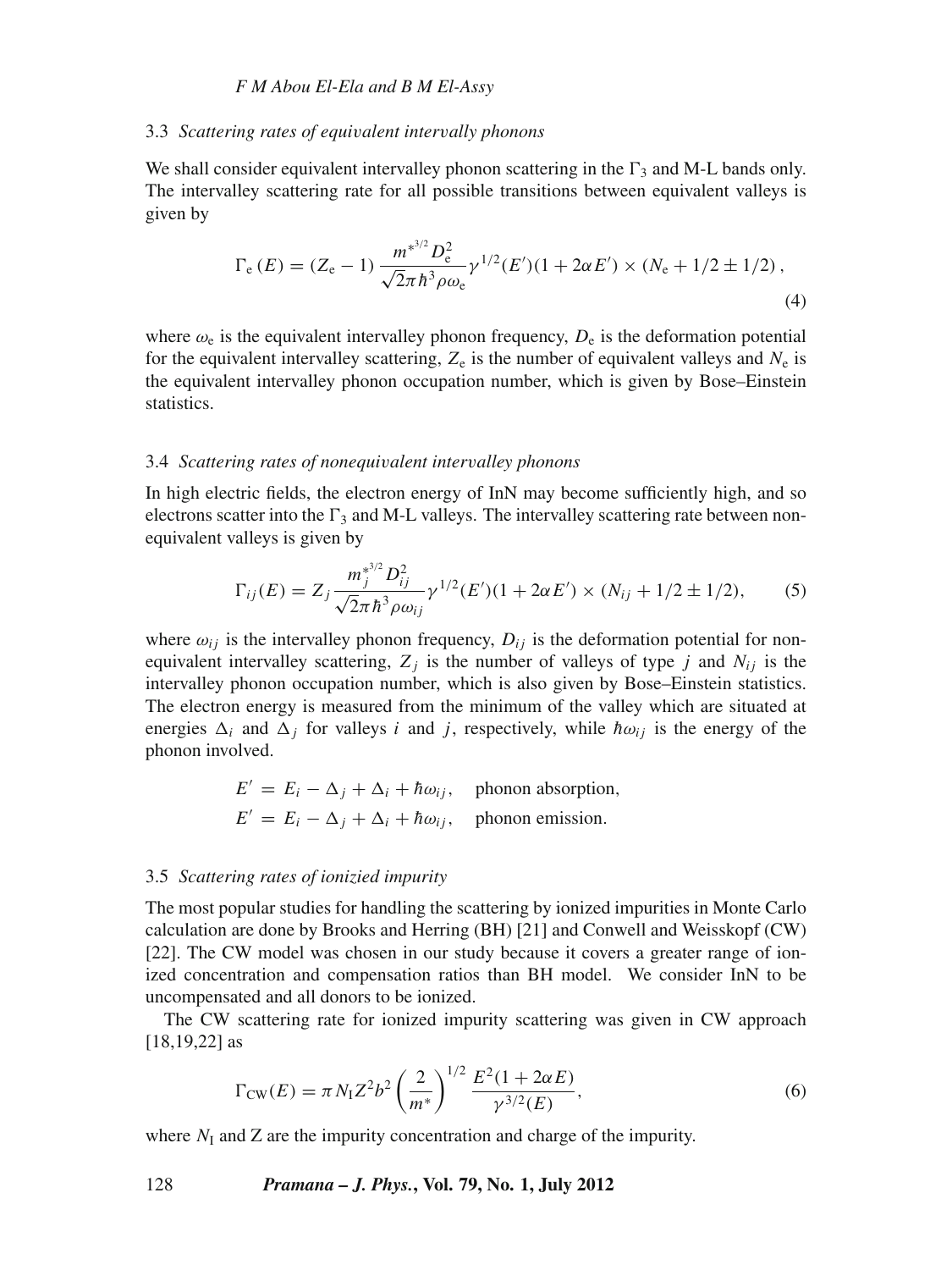.

In CW approach, an unscreened bare Coulomb potential is assumed, which cuts off at mean distance between impurities, *b*, given by

$$
b = \left[\frac{3}{4\pi N_{\rm I}}\right]^{1/3}
$$

#### **4. Results and discussion**

#### 4.1 *Effect of scattering mechanisms on the electron energy in InN*

We shall discuss in this section the effect of scattering mechanisms on the electron energy. The scattering mechanisms included in our work are polar optical phonon scattering (POP), ionized impurity scattering (CW), intervalley phonon scattering (IVP) and acoustic deformation potential scattering (AC).

Figures 1 and 2 illustrate the computed scattering rates for phonons in the  $\Gamma_1$  valley in InN. The principle source of scattering is due to optical phonons either through polar interaction or through intervalley deformation potential mechanism. The other scattering mechanisms in figure 2, which are the ionized impurity scattering and the acoustic deformation potential scattering, do not remove energy from the electron ensemble: they are elastic scattering mechanisms. It is seen that the acoustic scattering rate and ionized impurity scattering rate are very small compared to polar optical phonon scattering rate.



Figure 1. Scattering rate as a function of electron energy due to POP and intervalley scattering mechanism.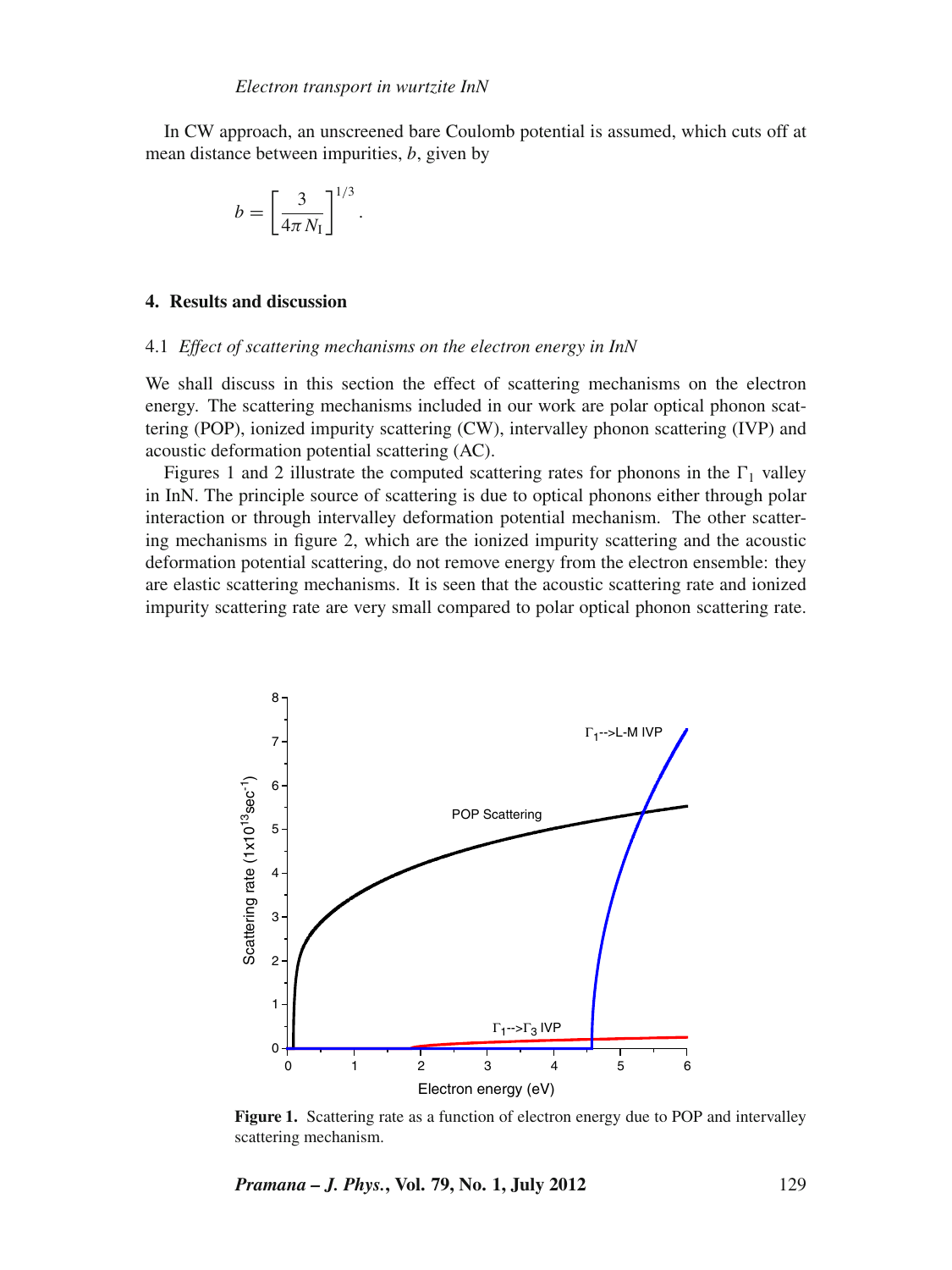

**Figure 2.** Scattering rate as a function of electron energy due to the ionized impurity scattering and acoustic deformation potential scattering at  $\Gamma_1$ -valley in InN.

In figure 1, the POP scattering and intervalley phonon scattering (IVP) include both emission and absorption scattering rates. The POP scattering starts at low energies that electrons acquire from the electric field. After that, the POP scattering is strongly modified by taking into account the strong nonparabolicity in a way that the scattering rate becomes an increasing function with electron energy. When electron energy increases, electrons will acquire enough energy in order to transfer into the upper valleys and intervalley scattering will appear and this becomes the dominant scattering mechanism. The effective mass of electrons will increase gradually when the electric field increases and then the saturation value and an energy balance is re-established.

#### 4.2 *Steady-state electron transport parameters within the bulk wurtzite InN*

The velocity–field characteristics associated with InN is presented in figure 3. The crystal temperature is set to 300 K and the doping concentration to  $10^{16}$  cm<sup>-3</sup>. The higher peak velocity of 61  $\times$  10<sup>6</sup> cm/s occurs at 40  $\times$  10<sup>3</sup> V/cm. After that, the electron drift velocity decreases until it reaches its saturation value at high applied electric fields.

Now we shall discuss the results at low applied electric fields corresponding to a field less than  $40 \times 10^3$  V/cm, which is an ohmic region that is followed by a negative differential resistance (NDR). At the beginning all the electrons occupy the central  $\Gamma_1$  valley which is a nonparabolic band with 1.43 (see table 2). After increasing the electric field, the average electron velocity remains relatively low due to the POP scattering, with most of the energy gained from the applied electric field being transferred into the lattice through this type of scattering. Due to the nonparabolicity of the central valley, the POP scattering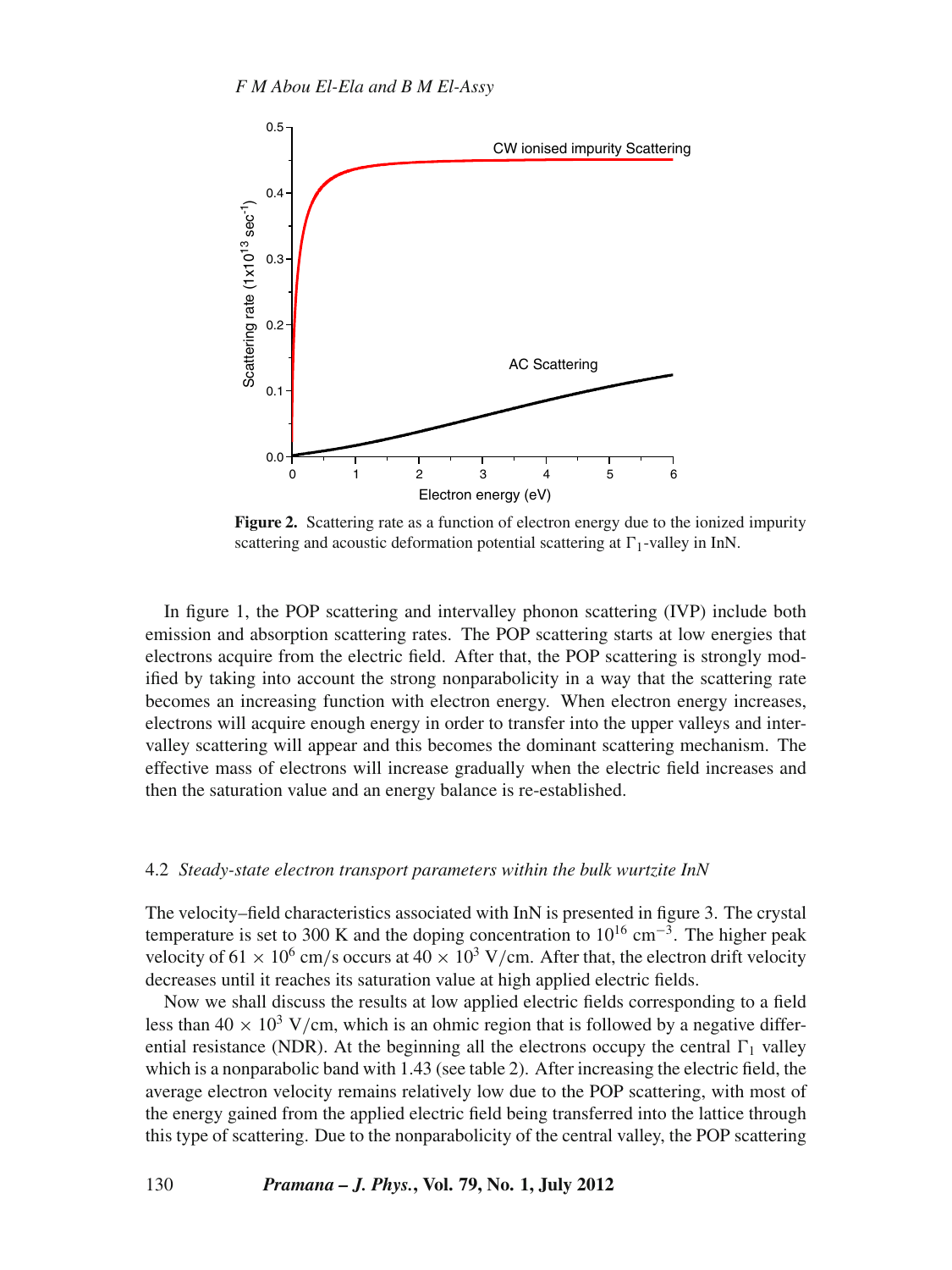

**Figure 3.** The velocity–field characteristics of InN.

increases with the increase in electric field until the average velocity reaches a value at which the electrons overcome the POP scattering and reaches its peak value. The peak velocity occurs at an electric field where most electrons still reside in the central valley and after that they begin to jump to the upper valleys. The intervalley scattering continues and electrons become slower due to the increase of the effective mass of electron in the upper valley. Finally, at high applied electric fields, the average drift velocity reaches its saturation value.



**Figure 4.** The average drift mobility as a function of electric field.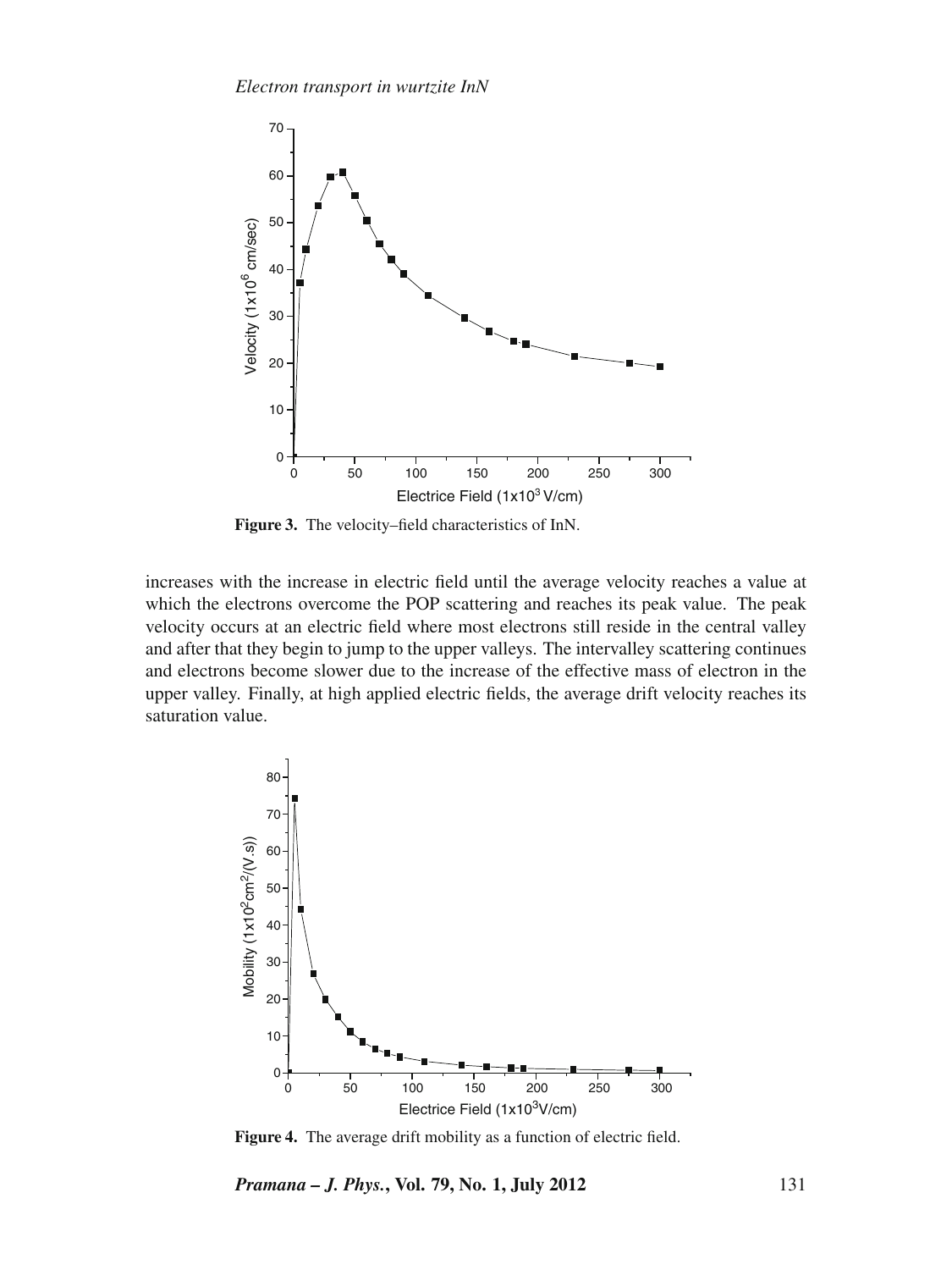In figure 4, the average electron drift mobility has its maximum value at very low values of the electric field due to the smallest effective mass for the electrons in the central valley. The negative differential mobility (NDM) is observed by increasing the electric fields due to intervalley transfer mechanism. A linear low-field electron drift velocity dependence on the applied electric field  $v_d = \mu E$ , applies in this regime. At high electric field, the average electron drift mobility reaches low values due to the increase of effective mass of the electron in higher valleys.

If we examine the electron energy as a function of the applied electric field (figure 5), we see that there is a sudden increase at around  $40 \times 10^3$  V/cm. When the applied electric field is less than  $40 \times 10^3$  V/cm, the energy that the electrons gain from the applied electric field is lost through polar optical phonon scattering. The scattering rate increases with the increase of the electric field until the electrons get enough energy to transfer to the higher valleys and at this point a sudden increase is observed. When electron energy is around 1.775 eV, electrons can transfer to  $\Gamma_3$  valley whereas if it is around 2.709 eV, they can transfer to M-L valley. At higher values of electric field, electron energy reaches its saturation value.

We can see in figure 6 the effective mass of the electron in the central valley as a function of the applied electric field. Electrons which occupy the  $\Gamma_1$  valley have an effective mass around 0.04. By increasing the electric field, the electrons jump into the higher valleys and their effective mass increases until it reaches its saturation value.

Figure 7 gives us the fractional number of the three lower valleys as a function of the applied electric field. First, we can see that all electrons occupy the  $\Gamma_1$  valley until they begin to transfer to the  $\Gamma_3$  valley around  $40 \times 10^3$  V/cm. By increasing the electric field, electrons begin to transfer to the M-L valley until each valley is occupied by maximum electrons and the saturation is established.



**Figure 5.** The average electron energy as a function of electric field.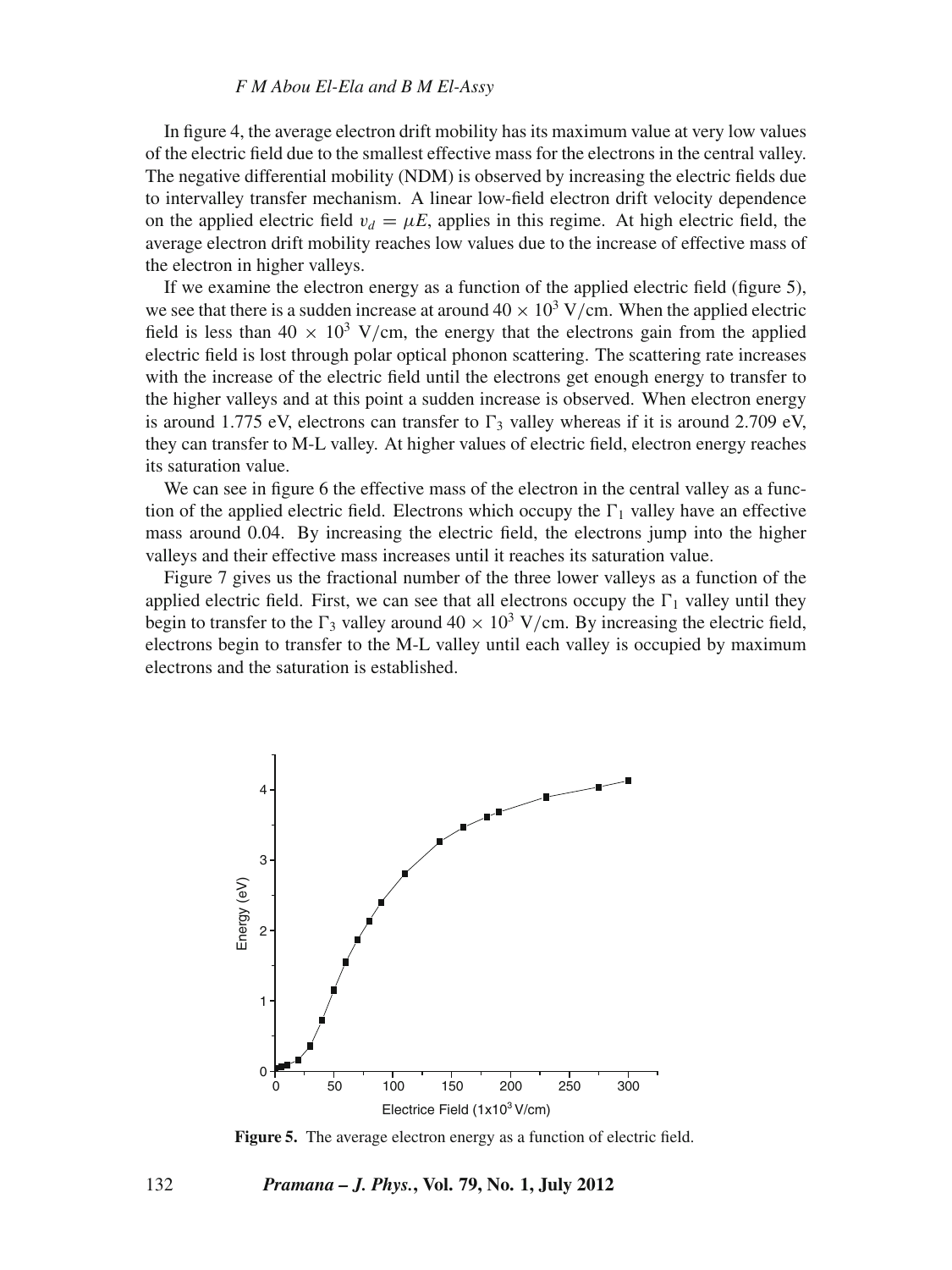

Figure 6. The effective mass of the electrons in 0-valley as a function of the electric field.

The momentum and the energy balance equations for an electron at high electric field  $(F)$  are given by eqs (7) and (8) [11] respectively.



**Figure 7.** The fractional number of the three lower valleys as a function of the applied electric field.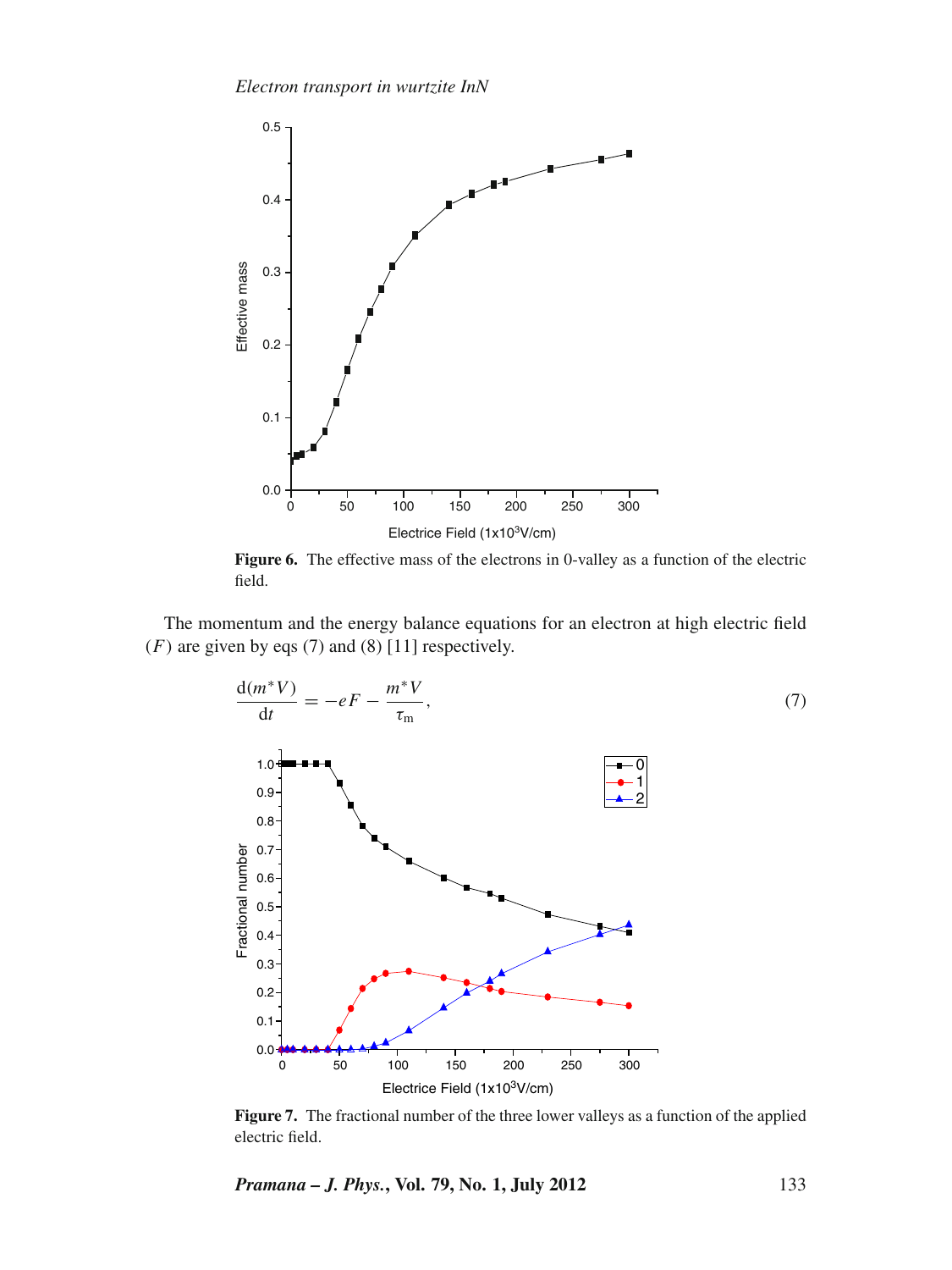$$
\frac{\mathrm{d}E}{\mathrm{d}t} = -eVF - \frac{(E - E_0)}{\tau_e},\tag{8}
$$

where  $\tau_m$  is the effective momentum relaxation time,  $\tau_e$  is the effective energy relaxation time,  $E_0 = (3/2)K_B T$ , *T* is the lattice temperature,  $K_B$  is the Boltzmann constant. The energy-dependent effective mass *m*\* is an average of the effective mass over the ensemble, the effective mass being dependent on the valley the electron occupies.  $m^*$ ,  $\tau_m$  and  $\tau_e$  are determined by the steady-state Monte Carlo calculation using the equations

$$
m^* = m_0^*(1 + 2\alpha E),
$$
  

$$
\tau_m = \frac{m^*V}{qF}
$$

and

$$
\tau_{\rm e} = \frac{E - E_0}{qV F},
$$

where  $E$  is the steady-state average electron energy and  $V$  is the steady-state electron average drift velocity as a function of electric field.

In most of the semiconductors, the energy relaxation time  $(\tau_e)$  is slower than the momentum relaxation time ( $\tau$ <sub>m</sub>) so that the electrons exhibit the phenomenon of velocity overshoot. In the absence of intervalley transfer, the electrons would relax its velocity over a long time. The intervention of intervalley scattering relaxes the velocity much quicker, due to the large effective mass and scattering rates in the upper valley in comparison to the lower valley.



**Figure 8.** The momentum relaxation time as a function of the applied electric field.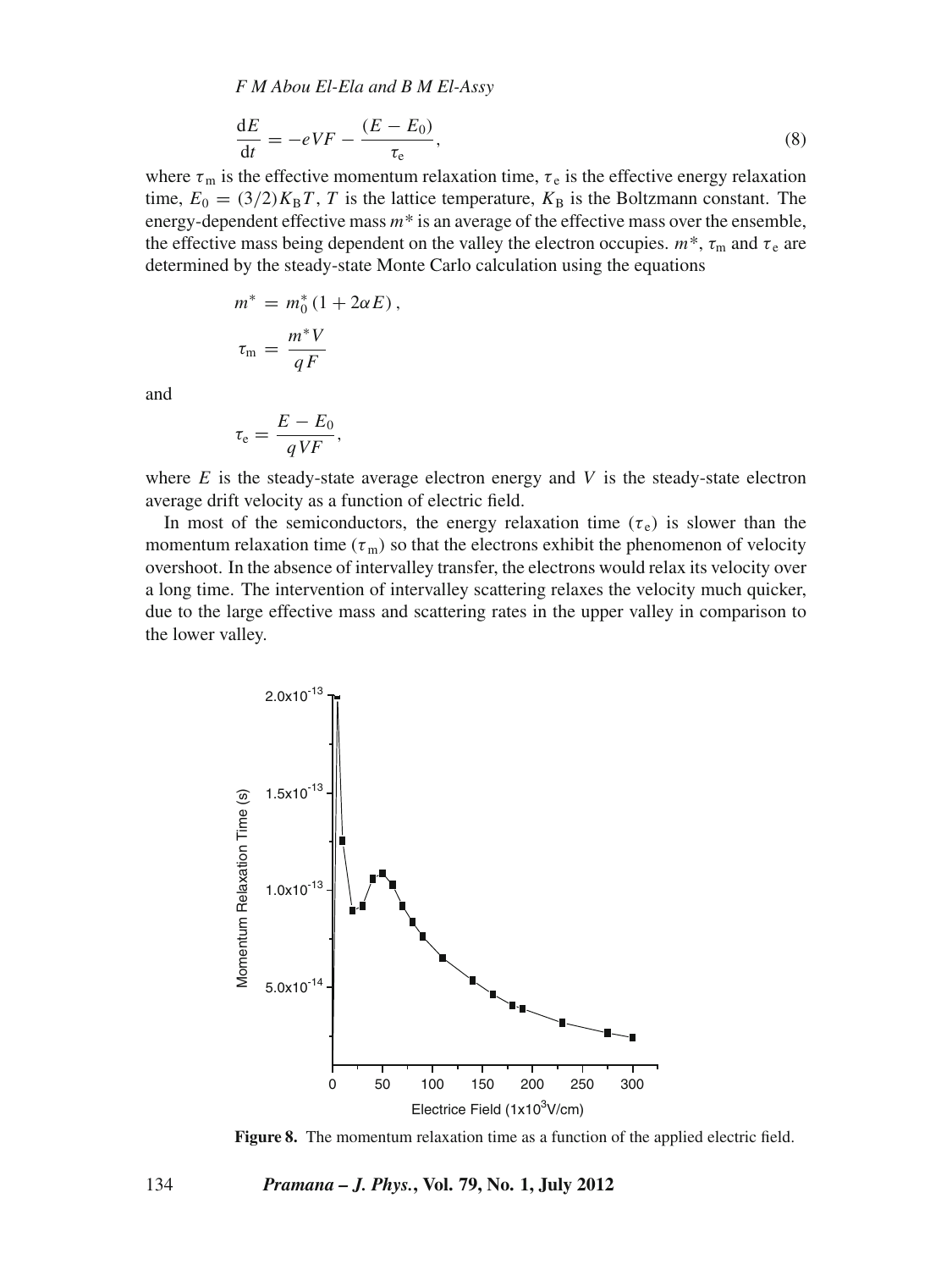

**Figure 9.** The energy relaxation time as a function of the applied electric field.

Figures 8 and 9 show the momentum relaxation time and the energy relaxation time vs. electric fields in InN. The momentum relaxation time decreases as electric field increases at applied electric fields corresponding to a field higher than  $40 \times 10^3$  V/cm, which is a negative differential resistance (NDR) region due to intervalley scattering to higher  $\Gamma_3$  and M-L valleys. On the contrary, the energy relaxation time increases for the same reasons which were already mentioned.

#### **5. Conclusions**

In this work we have investigated the steady-state properties in bulk wurtzite InN using the ensemble Monte Carlo technique. The main emphasis is given to the origin of the negative differential mobility for the steady-state transport. We found that the nonparabolicity of the central  $\Gamma_1$  valley strongly influences the transport properties in InN. The dominant POP scattering rate, however, becomes an increasing function of electron energy and, as a result, the peak drift velocity occurs at considerably lower electric fields compared to the onset of intervalley transfer. At higher electric fields, the satellite valleys with heavier effective mass also contribute to the NDM effect. We also reviewed analyses on the scattering rates of a number of scattering mechanisms on the electron energy and observed the high values of POP scattering rate. For that, the electron velocity in the central valley saturates or even decreases at energies well below the threshold energy of the electron transfer to the satellite valleys with heavier effective mass.